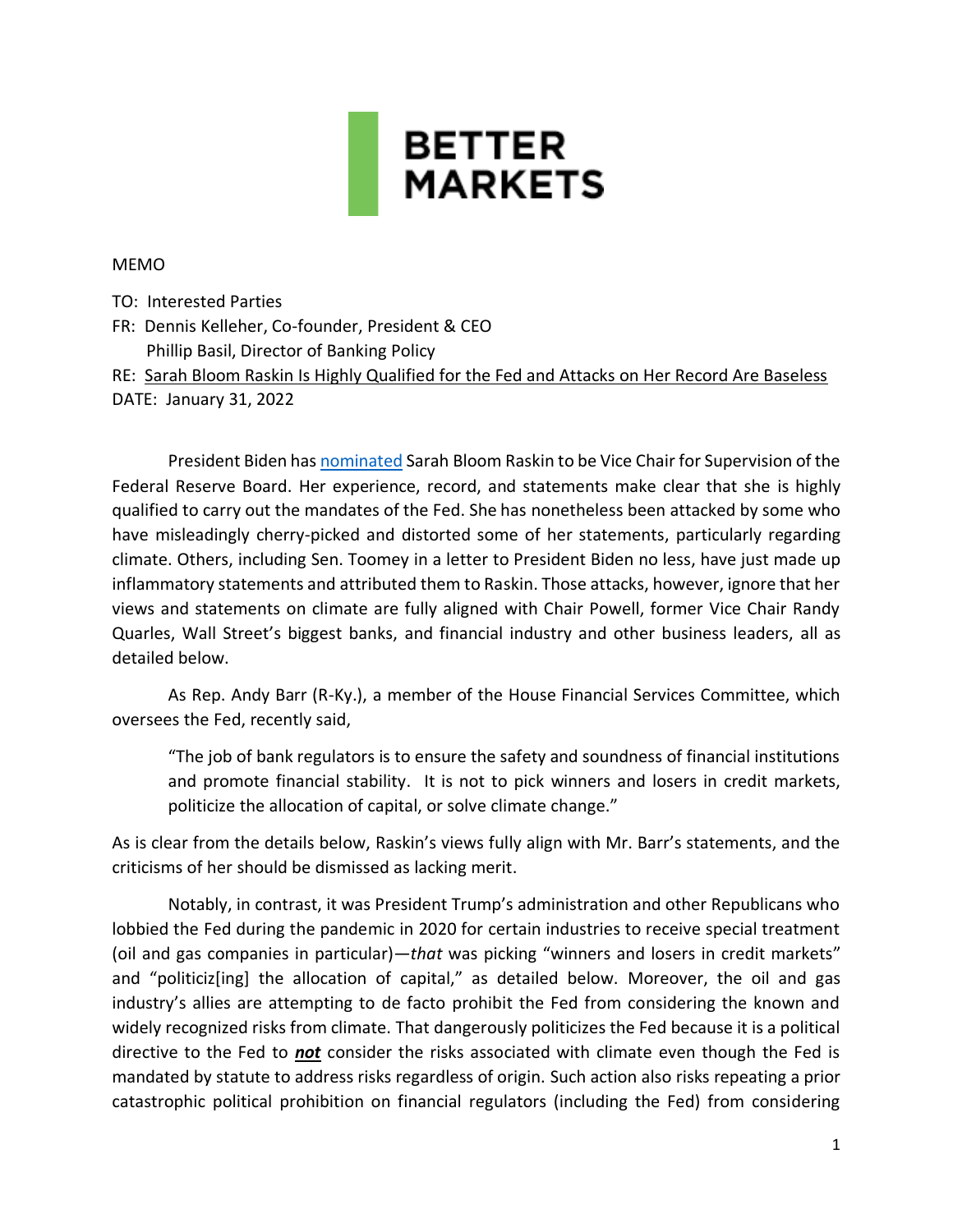certain risks: in 2000 politicians prohibited regulators from regulating the risks posed by derivatives. But *[politically unregulated risks](https://bettermarkets.org/impact/dennis-kellehers-testimony-senate-banking-committee-0/)* don't go away; they get bigger and more dangerous [until they](https://bettermarkets.org/impact/dennis-kellehers-testimony-senate-banking-committee-0/) explode as those unregulated derivatives did when they were causing, intensifying, and spreading the 2008 global financial crash, [resulting in trillions of dollars of bailouts and damage](https://bettermarkets.org/sites/default/files/Better%20Markets%20-%20Cost%20of%20the%20Crisis.pdf) and greatly harming tens of millions of Americans.

Raskin has been clear that she will focus on the Fed's legal mandates to ensure safety and soundness, financial stability, and risk identification and mitigation regardless of the source, just like Chair Powell and former Vice Chair Quarles. Additionally, she will not politicize the Fed, and she will not allow others to do so either.

# **Table of Contents**

|    | 1. The Fed's Legal Mandates Include Identifying and Mitigating Risks to the Financial |
|----|---------------------------------------------------------------------------------------|
|    |                                                                                       |
|    | 2. The Fed's Legal Mandates Require It to Address Climate-Related Risks Just as with  |
|    |                                                                                       |
| 3. | Fed Chairman Powell Agrees that the Fed Must Consider and Assess Climate-             |
|    |                                                                                       |
|    | 4. Trump's Former Vice Chair for Supervision Randal Quarles Agrees that the           |
|    | Climate-Related Risks Must be Considered and Assessed Alongside Other                 |
|    |                                                                                       |
|    | 5. Wall Street's Biggest Banks - All Supervised and Regulated by the Fed - Agree      |
|    |                                                                                       |
| 6. | Other Industry Executives Agree that Climate-Related Risks are Real and Action        |
|    |                                                                                       |
| 7. | Raskin's Views on Climate Align with Powell, Quarles, Wall Street's Biggest Banks,    |
|    |                                                                                       |
| 8. | As Is Clear from Raskin's Actual Statements, Critics Distort Her Views by Cherry      |
|    | Picking Them out of Context (or Just Make Baseless Inflammatory                       |
|    |                                                                                       |
| 9. | Raskin's Views and Her Many Other Qualifications Are Why Her Nomination for           |
|    |                                                                                       |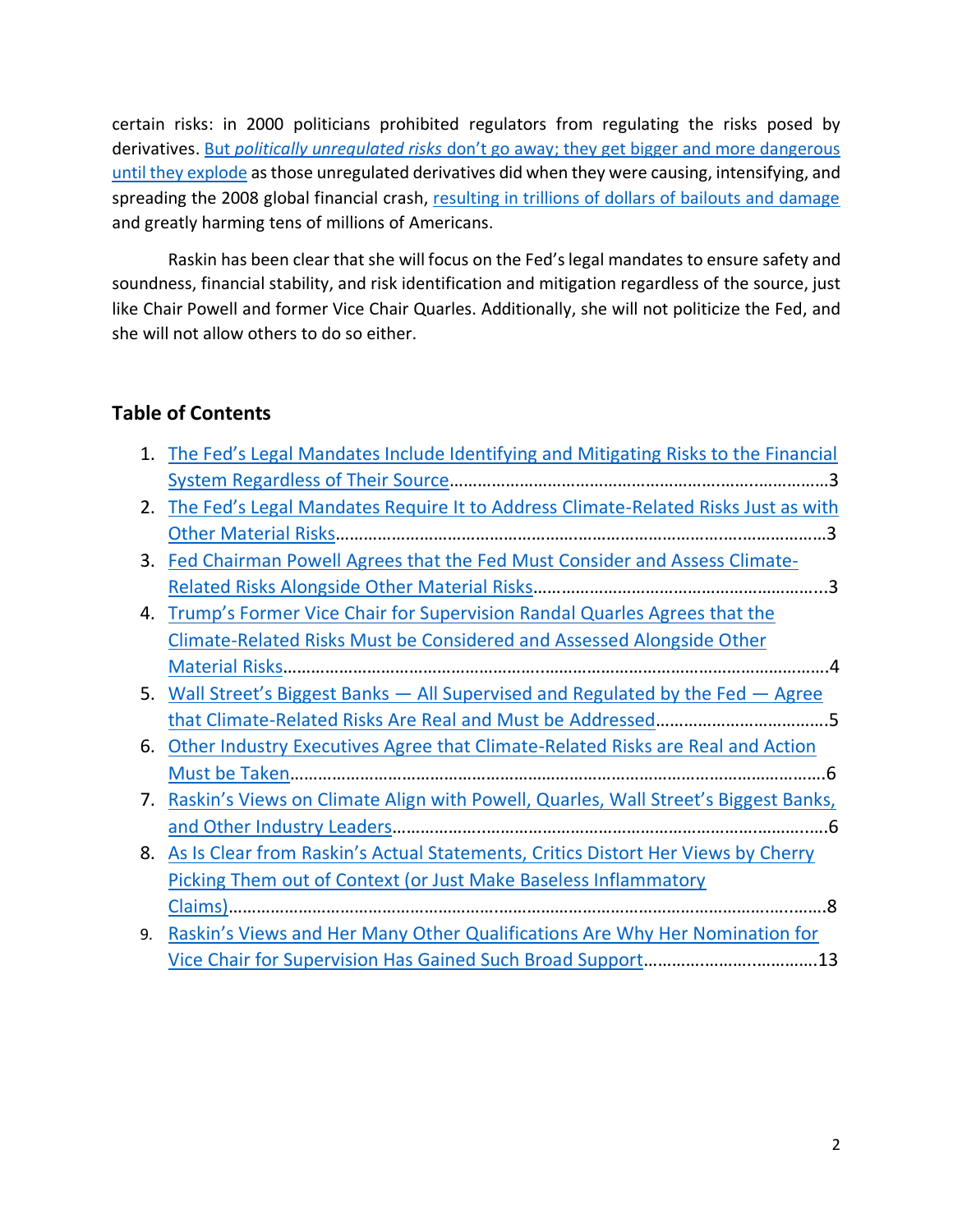### <span id="page-2-0"></span>1. *The Fed's Legal Mandates Include Identifying and Mitigating Risks to the Financial System Regardless of Their Source*

- a. The Fed's statutory mandates include:
	- i. Promoting the [safety and soundness](https://www.federalreserve.gov/aboutthefed/files/the-fed-explained.pdf#page=66) of individual financial institutions (primarily bank holding companies) and monitoring their impact on the financial system as a whole, and
	- ii. Promoting the [overall stability of the financial system](https://www.federalreserve.gov/aboutthefed/files/the-fed-explained.pdf#page=50) to help ensure the system supports a healthy economy for U.S. households, communities, and businesses.
- b. The statutorily defined role of the Vice Chair for Supervision includes [\(Dodd-Frank Act,](https://www.govinfo.gov/content/pkg/PLAW-111publ203/pdf/PLAW-111publ203.pdf) Sec. 1108):
	- i. Developing policy recommendations for the Board regarding supervision and regulation of depository institution holding companies and other financial firms supervised by the Board, and
	- ii. Overseeing the supervision and regulation of such firms.

### <span id="page-2-1"></span>2. *The Fed's Legal Mandates Require It to Address Climate-Related Risks Just as with Other Material Risks*

- a. Like crypto, cyber and other risks, climate change is widely recognized [here in the U.S.](https://home.treasury.gov/news/press-releases/jy0426) and [internationally](https://www.bis.org/topic/green_finance.htm) as a threat to the economy and financial system.
	- i. It introduces risks to the banking system and to financial stability through both so-called [physical and transition risks.](https://www.bis.org/bcbs/publ/d517.pdf)
	- ii. These risks can even ultimately manifest as more "traditional" risks such as credit  $risk$  – for example, if changes in weather patterns affect the value of a property that collateralizes a loan, such as a farm or homes in areas more prone to hurricanes, tornadoes, or flooding.
- b. Therefore, the identification, assessment, and management of climate-related risks are clearly within the mandates of the Fed and the responsibilities of the Vice Chair for Supervision, just as with any other risk the Fed is mandated to address.
	- i. For banking supervision and regulation that currently means including in its supervisory activities an assessment of banks' ability to manage climate-related risks as well as performing scenario analysis to support the identification and assessment of climate-related risks.
	- ii. This is also consistent with the efforts of the regulatory authorities of other developed economies such as the United Kingdom, France, Germany, Japan, and the European Central Bank.

### <span id="page-2-2"></span>*3. Fed Chairman Powell Agrees that the Fed Must Consider and Assess Climate-Related Risks Alongside Other Material Risks*

- a. Powell's [confirmation hearing](https://www.youtube.com/watch?v=0a8j1Tgdg2k) on January 11, 2022:
	- i. "Our role on climate change  $\dots$  is to ensure that banking institutions we regulate understand their risks and can manage them, and it's also to look after financial stability."
	- ii. "The issue really is, can something from climate change rise to the level that would threaten the stability of the entire financial system.<sup>"</sup>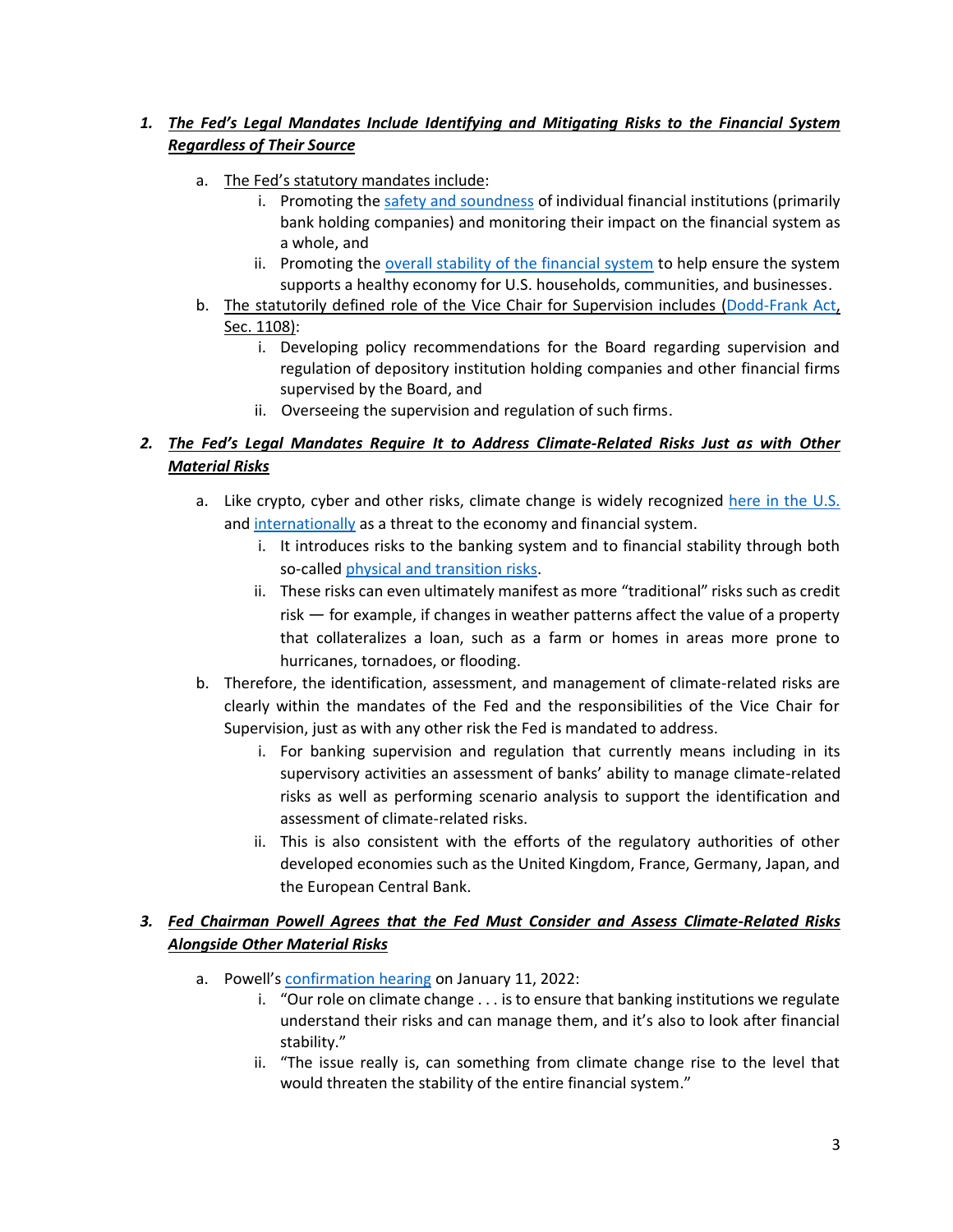- $i$ iii. "Our role on climate change is a limited one but it is an important one and it is to assure that the banking institutions that we regulate understand their risks and can manage them."
- iv. "Within supervision, as I mentioned, [climate] is likely to be a very important priority over the coming years."
- b. Powell's [public statement](https://www.federalreserve.gov/newsevents/pressreleases/other20211021c.htm) upon the release of the [FSOC climate report](https://home.treasury.gov/news/press-releases/jy0426) in October 2021:
	- i. "Climate change poses significant challenges for the global economy and the financial system. The public rightly expects us to work to ensure the financial system is resilient to climate-related financial risks."
	- ii. "We are working to better understand and address climate-related risks for financial institutions and the broader financial system."
	- iii. "We will also continue to identify links between climate change and financial stability, including by investigating how climate change can increase financialsector vulnerabilities and looking for climate-related amplification channels.<sup>"</sup>
- c. Powell's statements on [Panel S](https://www.youtube.com/watch?v=KqssyOR8t9s) at the Green Swan conference in June 2021:
	- i. "There's no doubt that climate change poses profound challenges for the global economy and increased uncertainty for the financial system."
	- ii. "What is needed is a sustained, global response."
	- iii. "At the Fed, we see our role as an important one that is tied tightly to our existing mandate . . . We view climate-related financial risk as a risk that falls under our existing mandates related to bank supervision and financial stability."

### <span id="page-3-0"></span>*4. dƌƵŵƉ͛ƐFormer Vice Chair for Supervision Randal Quarles Agrees that the Climate-Related Risks Must be Considered and Assessed Alongside Other Material Risks*

- a. As Vice Chair for Supervision, Randal Quarles gave a [speech](https://www.federalreserve.gov/newsevents/speech/quarles20210711a.htm) on July 11, 2021 entitled "Disclosures and Data: Building Strong Foundations for Addressing Climate-Related Financial Risks" which coincided with the release of the Financial Stability Board's ͞[Roadmap for Addressing Climate-Related Financial Risks,](https://www.fsb.org/2021/07/fsb-roadmap-for-addressing-climate-related-financial-risks/)͟ which was published while he was also Chair of the FSB:
	- i. "One [issue] of increasing focus is understanding and monitoring climate-related financial risks. Given the global nature of climate change, this demands a coordinated international effort."
	- ii. "The FSB was an early leader in bringing attention to the importance of reliable, entity-level disclosures to assess and manage climate-related financial risks and opportunities.͟
	- iii. "International initiatives are needed to improve data quality and address data gaps, and ultimately to establish a basis of comprehensive, consistent, and comparable data for global monitoring and assessing climate-related financial risks.͟
	- iv. "The FSB is exploring how to assess the degree to which climate-related risks might be transferred or amplified by different financial sectors, including the interdependence of banks and insurance firms. Climate-related risks vary across jurisdictions, and we need to look at how risks might be amplified by feedback loops with the real economy. Such analysis will contribute to a more comprehensive and global understanding of how to assess climate change and potential effects on the financial system."
- b. To Mr. Quarles' credit, [he is walking his talk:](https://twitter.com/michaelsderby/status/1486013566293585920?s=27)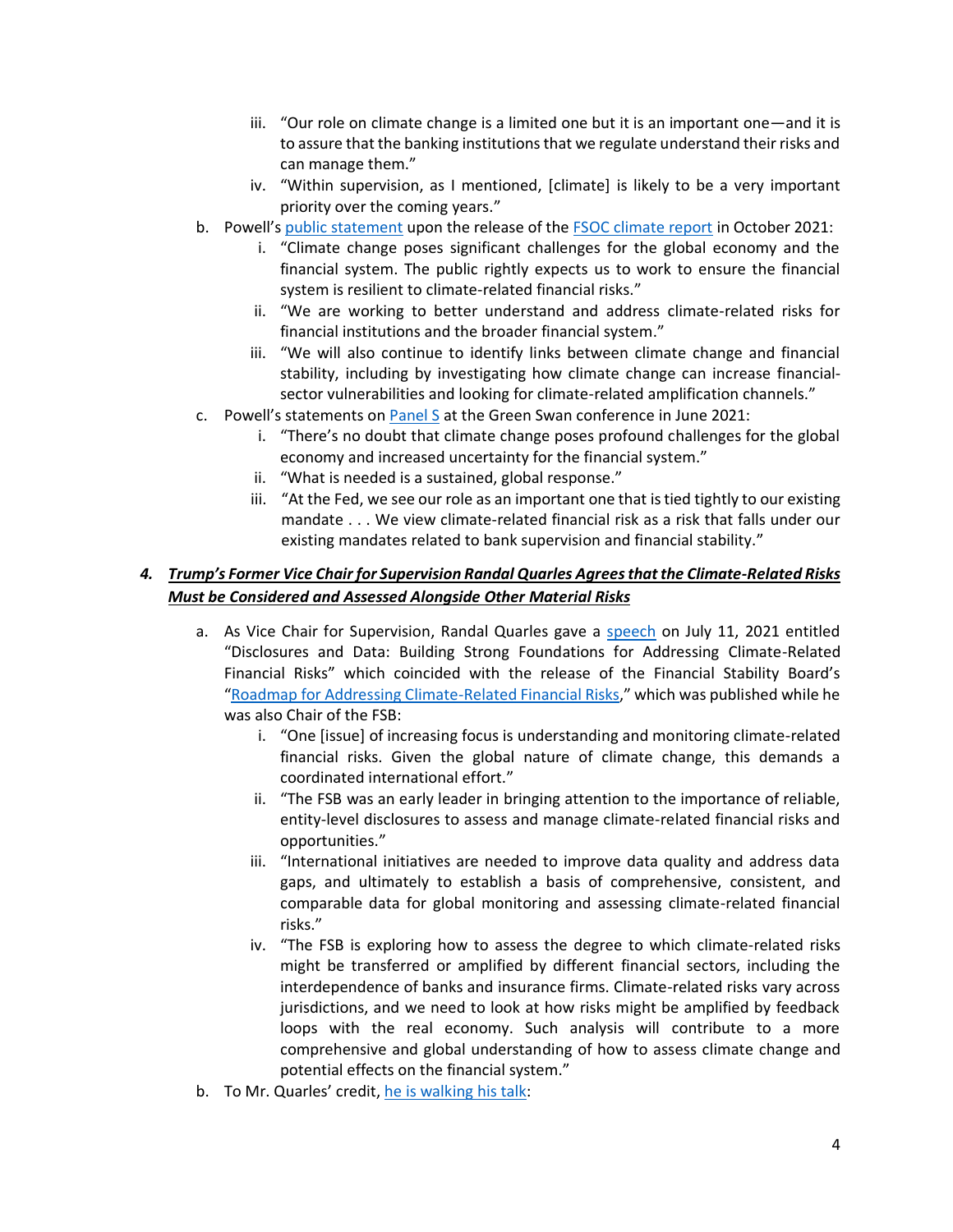i. "Notwithstanding my Republican credentials, I drive an electric car. I live in a solar house," and added climate issues "are important issues for society to be thinking about."

### <span id="page-4-0"></span>*5. Wall Street's Biggest Banks — All Supervised and Regulated by the Fed — Agree that Climate-Related Risks Are Real and Must be Addressed*

- a. Bank of America (environmental and social risk policy [framework\)](https://about.bankofamerica.com/content/dam/about/pdfs/environmental-and-social-risk-policy-framework-report.pdf):
	- i. "Climate change is no longer a far-off risk but rather a global concern with impacts that are already beginning to unfold, including increased frequency and severity of extreme weather conditions, melting glaciers, loss of sea ice, accelerated sea level rise and longer, more intense heat waves and droughts . . . urgent action is needed to address climate change and prevent its increasingly devastating impacts from accelerating further."
	- ii. "At Bank of America, we recognize that climate change poses a significant risk to our business, our clients and the communities where we live and work."
	- iii. "As one of the world's largest financial institutions, we have a responsibility and an important role to play in helping to mitigate and build resilience to climate change by using our expertise, resources and influence."
- b. JP Morgan Chase [\(statement](https://www.jpmorganchase.com/news-stories/jpmorgan-chase-releases-carbon-reduction-targets-for-paris-aligned-financing-commitment) on Paris-aligned commitment and [report](https://www.jpmorganchase.com/content/dam/jpmc/jpmorgan-chase-and-co/documents/jpmc-cr-climate-report-2019.pdf) on climate risks and opportunities):
	- i. "There must be collective ambition and cooperation by business and government to tackle climate change," said Jamie Dimon.
	- ii. "Climate change is a global challenge that has presented  $-$  and will continue to present – risks for businesses and communities around the world.<sup>"</sup>
	- iii. "We are strengthening our understanding of how climate change impacts our day-to-day business activities, risks and processes."
- c. Citigroup (environmental and social polic[y framework](https://www.citigroup.com/citi/sustainability/data/Environmental-and-Social-Policy-Framework.pdf) and 2020 ESG [report\)](https://www.citigroup.com/citi/about/esg/download/2020/Global-ESG-Report-2020.pdf?ieNocache=526):
	- i. "Citi understands the scale of the risks that climate change poses and the need for our society to successfully transition to a low-carbon economy and invest in mitigation and adaptation solutions."
	- ii. "The financial sector has an important role to play in addressing this crisis by supporting the transition to a sustainable, low-carbon economy that balances the environmental, social and economic needs of society."
	- $i$ iii. "Citi is committed to managing climate risks . . . we will further test the resilience of Citi's lending portfolios to transition and physical risks related to climate change."
- d. Wells Fargo [\(issue brief](https://www08.wellsfargomedia.com/assets/pdf/about/corporate-responsibility/climate-change-issue-brief.pdf) on climate change and 2021 ESG [report\)](https://www08.wellsfargomedia.com/assets/pdf/about/corporate-responsibility/environmental-social-governance-report.pdf):
	- i. "Wells Fargo believes that climate change is one of the most urgent environmental and social issues of our time."
	- ii. "It is critical to understand how various potential and predicted climate scenarios may impact different industries, geographies, and portfolios."
	- iii. "Climate change is one of the most urgent threats we all face. We believe collective action is needed to transition to a low-carbon economy and minimize the impact on our most vulnerable communities."
- e. Goldman Sachs (environmental policy [framework](https://www.goldmansachs.com/s/environmental-policy-framework/) and 2020 sustainability [report\)](https://www.goldmansachs.com/our-commitments/sustainability/sustainable-finance/documents/reports/2020-sustainability-report.pdf?source=website):
	- i. "We believe that climate change is one of the most significant environmental challenges of the 21st century and is linked to other important issues, including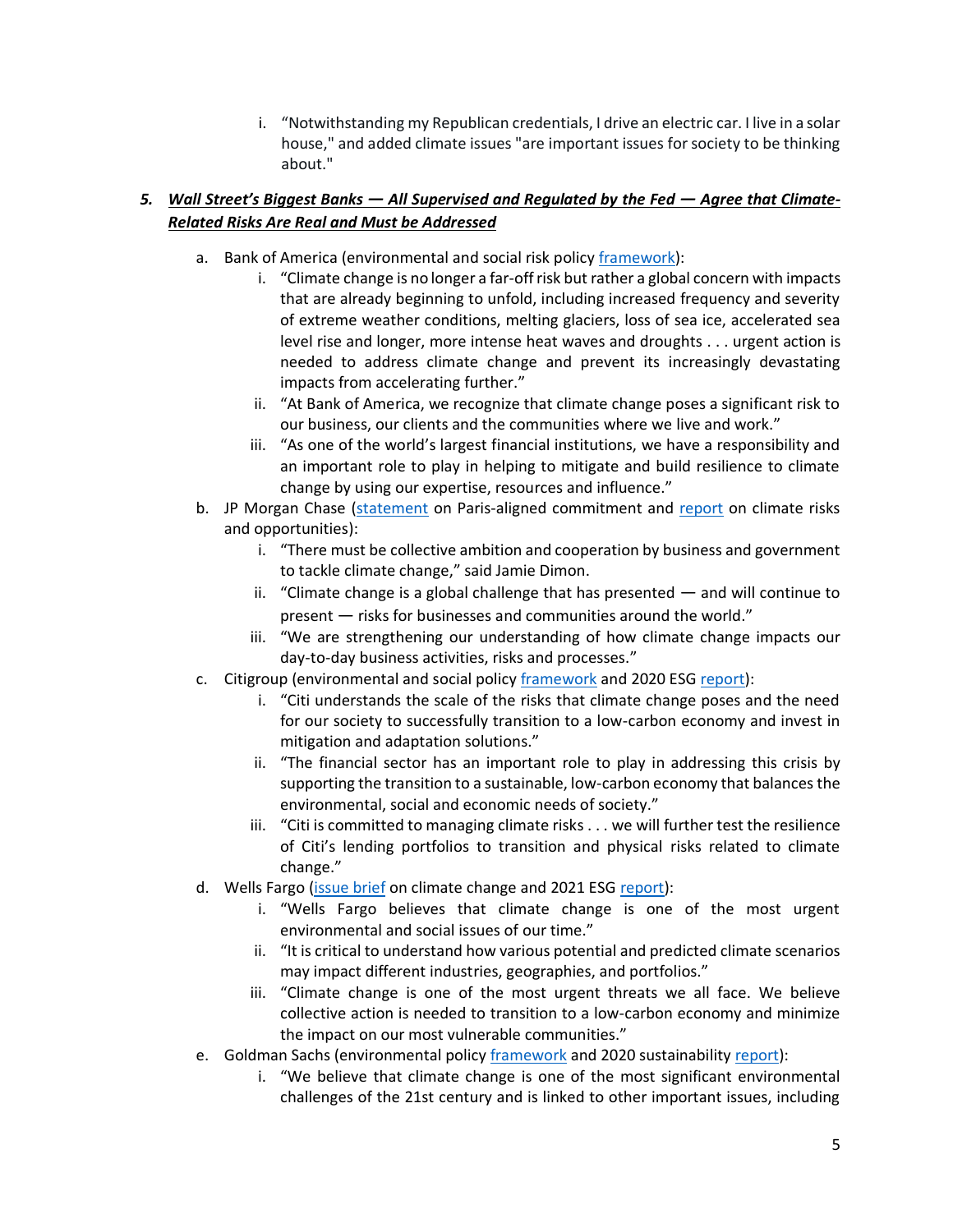economic growth and development, poverty alleviation, access to clean water, food security and adequate energy supplies."

- ii. "We remain committed to deepening our understanding and knowledge of managing climate risks."
- iii. "... our approach to managing climate-related risks and opportunities across our businesses and operations, including the initial steps we have taken on transition and physical climate-risk scenario analysis."
- f. Morgan Stanley (2020 sustainability [report](https://www.morganstanley.com/content/dam/msdotcom/sustainability/Morgan-Stanley_2020-Sustainability-Report_Final.pdf) and 2020 task force on climate-related financial disclosures [report\)](https://www.morganstanley.com/content/dam/msdotcom/en/assets/pdfs/Morgan_Stanley_TCFD_Report_2020.pdf):
	- i. "With respect to climate change, the science is clear. It is a reality that demands urgent attention. The impacts of rising global temperatures are already affecting economies and communities worldwide . . . all sectors, including financial services, must work alongside international, national and local governments on sound policies and solutions for a sustainable path forward."
	- ii. "By harnessing the power of capital markets to support low-carbon transition, we are driving new opportunities for our business and our clients."
	- iii. "Managing risks and pursuing the next generation of opportunities in a world faced with uncertain climate impacts is imperative to the way we shape our products, services, operations and policies."

### <span id="page-5-0"></span>*6. Other Industry Executives Agree that Climate-Related Risks are Real and Action Must be Taken*

- a. BlackRock CEO Larry Fink [\(2020 letter to CEOs\)](https://www.blackrock.com/corporate/investor-relations/2020-larry-fink-ceo-letter)  $-$  "Climate risk is investment risk"; "Climate change has become a defining factor in companies' long-term prospects . . . [and is] a risk that markets to date have been slower to reflect."
- b. [Open letter](https://www.weforum.org/agenda/2021/06/supercharging-public-private-efforts-in-the-race-to-net-zero-and-climate-resilience) from the Alliance of CEO Climate Leaders with over 70 global companies  $-$ ͞Climate change is an immediate and growing threat to people, ecosystems, and economies. . .To avoid the worst impacts of climate change we need to limit warming to  $1.5^{\circ}$ C."
- c. Open letter [to President Biden](https://www.wemeanbusinesscoalition.org/ambitious-u-s-2030-ndc/) from the We Mean Business Coalition of over 400 business and investors  $-$  "Millions of Americans are already feeling the impacts of climate change. From recent extreme weather to deadly wildfires and record-breaking hurricanes, the human and economic losses of the past 12 months alone are profound. Tragically, these devastating climate impacts also disproportionately hit marginalized and low-income communities who are least able to withstand them. We must act now to slow and turn the tide."

### <span id="page-5-1"></span>*7. Raskin's Views on Climate Align with Powell, Quarles, Wall Street's Biggest Banks, and Other Industry Leaders*

- a. As with Chair Powell, former Vice Chair for Supervision Quarles, Wall Street's biggest banks, and other industry leaders, Raskin takes a risk-based approach to the analysis and recognizes that climate change poses risks to our banking system, greater financial system, and economy.
- b. For bank supervision and regulation, Raskin's positions on climate-related risks align with the Fed's statutory mandate of managing material risks for the safety and soundness of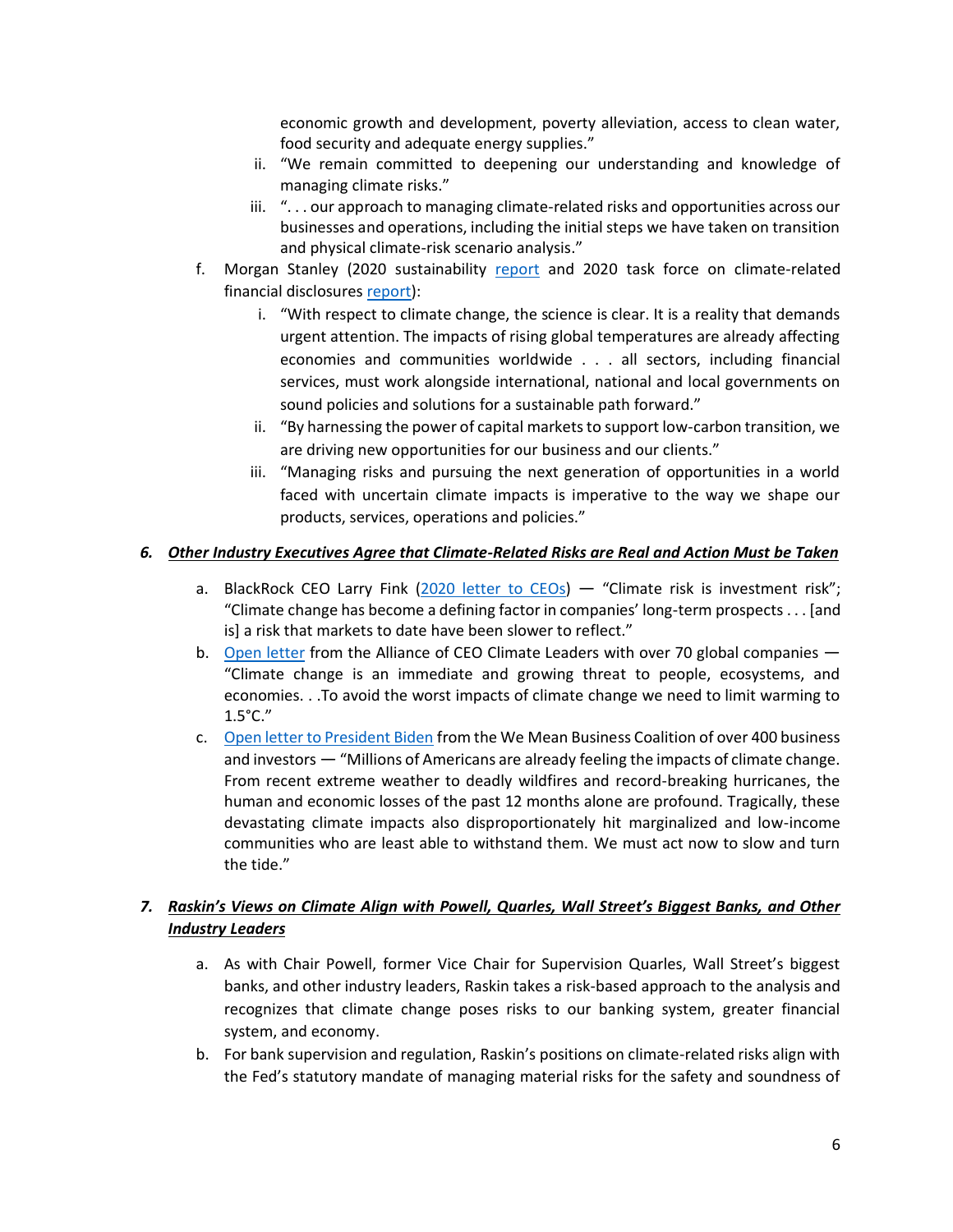the banking system and for overall financial stability and align with the current efforts to manage climate-related risks.

- c. Raskin's focus is on ensuring the identification and assessment of climate-related risks so that they can be managed, all within the existing mandates.
- d. She affirmed this pointedly and expressly in [Politico in July 2020.](https://www.politico.com/news/agenda/2020/07/14/federal-reserve-climate-change-341820)
	- i. "I'm not looking at this as a social policy. I'm looking at this as economic resilience and financial institution resilience. I see it as integral to how we actually manage risk."
- e. In an introduction to [a report](https://www.ceres.org/sites/default/files/reports/2020-06/Financial%20Regulators%20FULL%20FINAL.pdf) by Ceres, Raskin stated that the report's "recommendations" outline the affirmative steps that regulators should take," which were related to the Fed's supervision and regulation:
	- i. Acknowledging that climate change poses risks to financial market stability and immediately begin assessing their impacts,
	- ii. Ensuring banks are adequately addressing climate change as part of their risk management,
	- iii. Having banks conduct their own stress tests/scenario analysis,
	- iv. Requiring disclosure of climate risks, and
	- v. Coordinating with international counterparts on sources of climate risk.
- f. Importantly, the only specific bank supervision and regulation policy recommendations she herself has made were in [testimony to the Senate Banking Committee](https://sites.law.duke.edu/thefinregblog/2020/03/17/testimony-of-the-honorable-sarah-bloom-raskin-before-the-senate-democrats-special-committee-on-the-climate-crisis/) in March 2020 and during the 2021 [Green Swan Conference,](https://www.youtube.com/watch?v=NhiWgJdiMSM) which were:
	- i. Enhanced data and disclosures:
		- 1. ͞/t is essential that the financial industry and its regulators understand what the industry is holding and establish the correct valuations for these holdings."
		- 2. "Clear expectations need to be laid out for regulated firms . . . [such as] supervisory guidance.<sup>"</sup>
		- 3. Regulated firms should "calculate and disclose their carbon exposures."
	- ii. Climate scenario analysis:
		- 1. "Regulators should begin to collect data and create models that would enable them to carry out meaningful climate-related stress tests."
		- 2. "We learned that the stress tests were tools that could actually be very effective in mitigating the length and duration of a financial crisis. Now, to do that they need to be credible . . . They need to hypothesize conditions that could actually happen."
		- 3. Raskin's reference to "stress tests" is referring to scenario analysis without capital requirements  $-$  "climate-related stress tests would permit regulators to assess how banks would respond to the sudden implementation of a large carbon tax, or what would happen in the event of a fire sale of carbon-based assets."
	- iii. Internal Bank Risk Monitoring and Limits:
		- 1. "Considering whether high emission assets will require limits in order to keep them from creating unsafe and unsound conditions to the financial institution that holds them."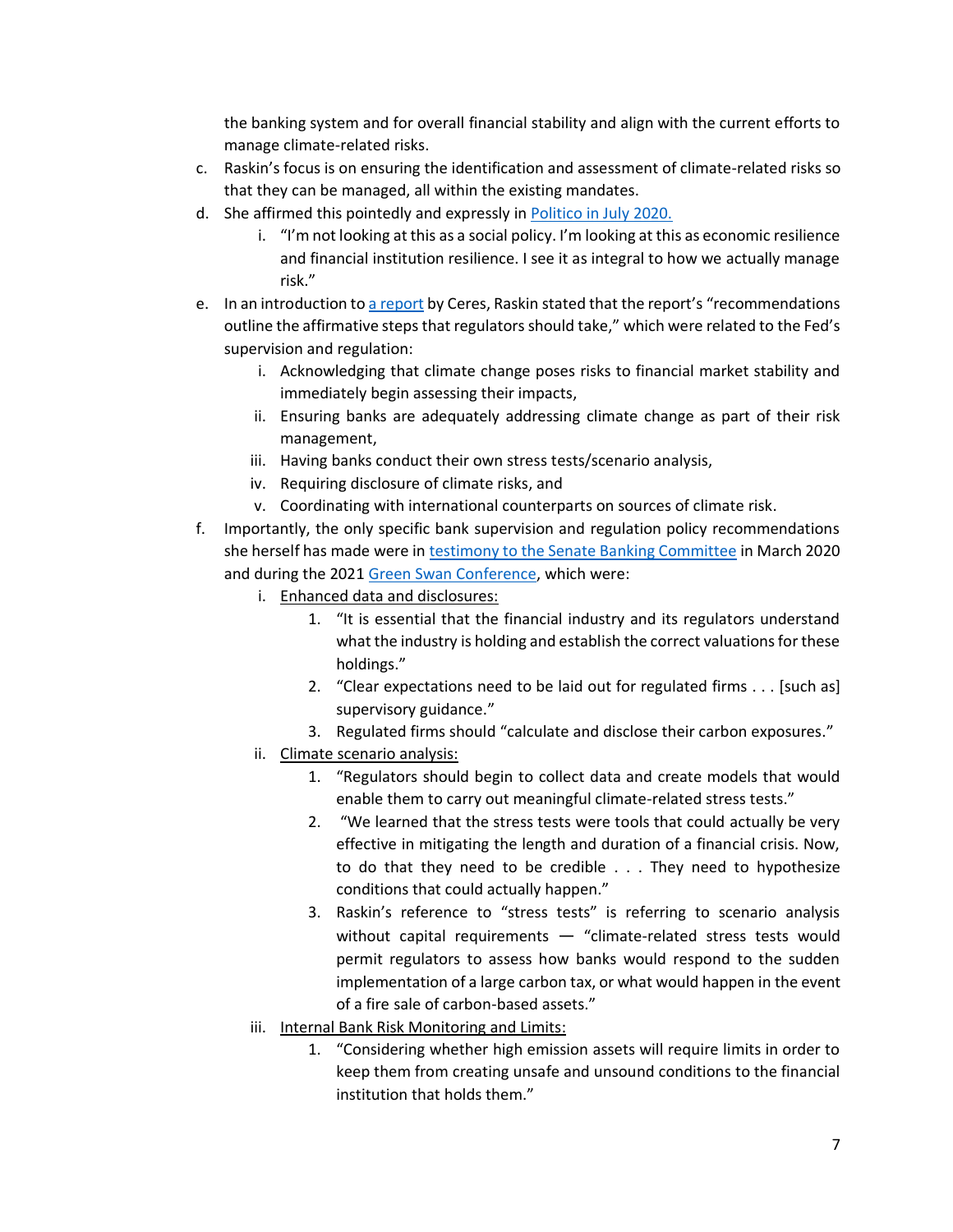2. This is a recommendation that is in-line with proposed climate risk management principles by the [OCC](https://www.occ.treas.gov/news-issuances/bulletins/2021/bulletin-2021-62a.pdf) and [BIS.](https://www.bis.org/bcbs/publ/d530.pdf)

## <span id="page-7-0"></span>*8. As Is Clear from ZĂƐŬŝŶ͛ƐĐƚƵĂů^ƚĂƚĞŵĞŶƚƐ͕Critics Distort Her Views by Cherry Picking Them out of Context (or Just Make Baseless Inflammatory Claims)*

- a. Raskin's statements above rebut the critics who have nonetheless claimed that her views on climate would exceed the Fed's mandates and are extreme or out the mainstream.
	- i. That criticism also ignores her clear alignment with Powell, Quarles, Wall Street's biggest banks, and others, including industry Leaders.
- b. Disregarding context and completeness, these critics have misrepresented or cherrypicked statements of hers to make it seem like Raskin wants to politicize the Fed by going beyond the Fed's mandate on climate-related risks and by using the Fed's authority to direct capital allocation away from the fossil fuel industry, again contrary to her actual statements quoted above.
- **c. Climate-related risks and capital reallocation ʹ bank supervision and regulation:**
	- i. *Critics say Raskin wants to use bank regulation for the purposes of capital allocation away from fossil fuels* purportedly based on the two pieces she wrote and a speech at the 2021 Green Swan Conference, all discussed below.
	- ii. *But Raskin's commentary is about three key themes*  $-1$ ) mitigating climaterelated risks, 2) ensuring those risks are appropriately priced, and 3) doing so within existing agency mandates.
	- iii. **Raskin Piece #1** An introduction she wrote to  $\frac{a \text{ report}}{b}$  by Ceres.
		- 1. *Raskin focuses on risk mitigation* "These recommendations outline the affirmative steps that regulators should take to protect the financial system and economy from potential climate-related shocks that can flatten an economy," where the report's main recommendations related to the Fed's supervision and regulation are:
			- a. Ensuring banks are adequately addressing climate change as part of their risk management,
			- b. Having banks conduct their own stress tests/scenario analysis, and
			- c. Requiring disclosure of climate risks.
		- 2. *And appropriately pricing risks* "We must rebuild with an economy where the values of sustainability are explicitly embedded in market valuation."
		- 3. *Ignoring that, critics point to one quote out of context*  $-$  "Our financial regulatory bodies [should] do all they can-which turns out to be a lotto bring about the adoption of practices and policies that will allocate capital and align portfolios toward sustainable investments that do not depend on carbon and fossil fuels."
			- a. Read in context, her views fully align with the Fed's mandate and *the views of Powell and others cited above.*
	- iv. **Raskin Piece #2** An opinion piece she wrote in [Project Syndicate](https://www.project-syndicate.org/onpoint/us-financial-regulators-climate-change-by-sarah-bloom-raskin-2021-09)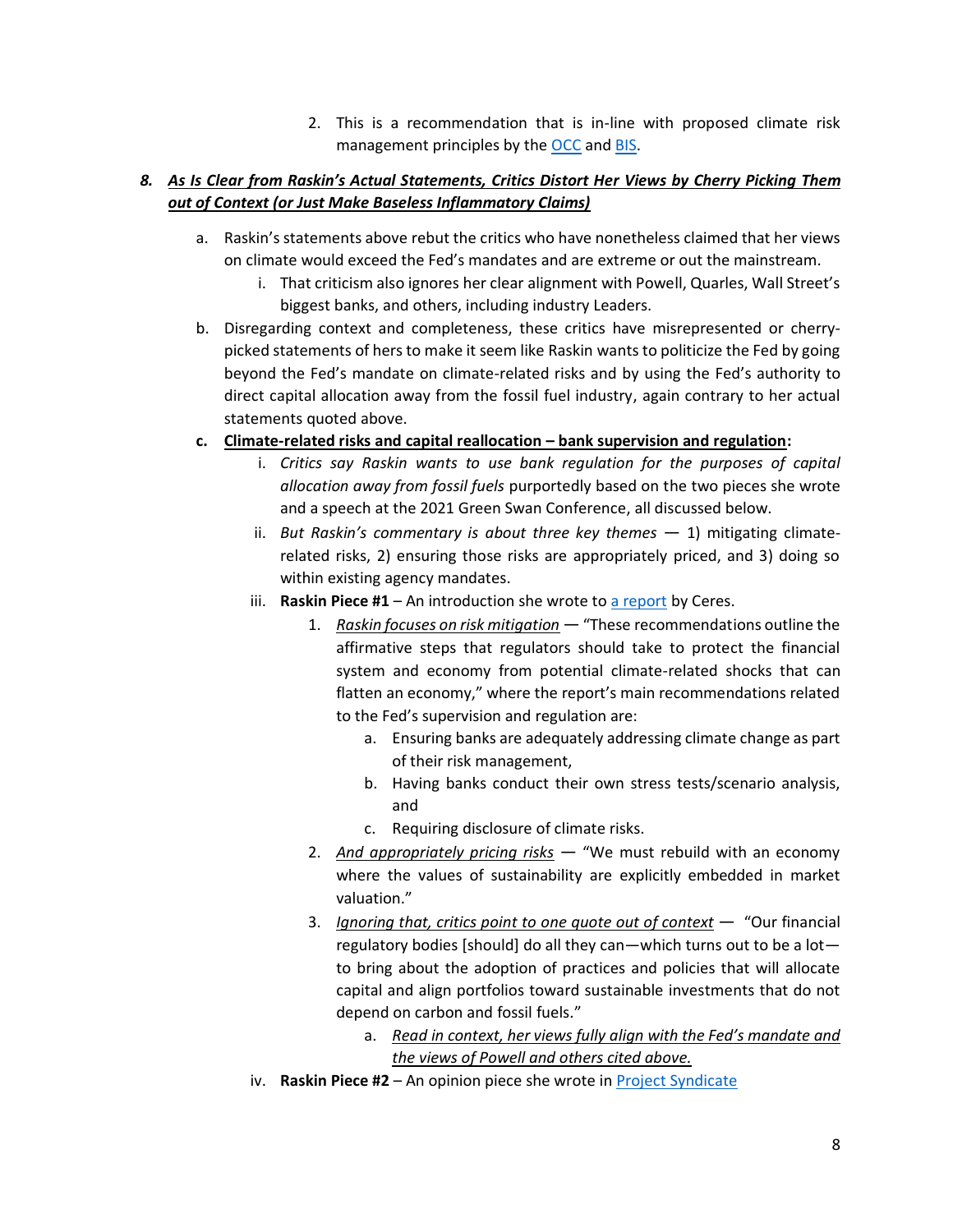- 1. *Raskin focuses on risk mitigation* "All US regulators can and should  $-$  be looking at their existing powers and considering how they might be brought to bear on efforts to mitigate climate risk;" and "regulators must move faster in preparing firms within their jurisdiction to weather climate effects that are not being eliminated by markets."
- 2. *And appropriately pricing risks* "In light of the changing climate's unpredictable  $-$  but clearly intensifying  $-$  effects on the economy, US regulators will need to leave their comfort zone and act early before the problem worsens and becomes even more expensive to address."
- 3. And doing so within mandates "All US regulators can and should be looking at their existing powers and considering how they might be brought to bear on efforts to mitigate climate risk;" and "each [regulatory agency] has a mandate broad enough to encompass these risks within the scope of the instruments already given to it by Congress;" and "Institutions like the European Central Bank, the Bank of England, the Bank of Japan, and the Bank for International Settlements are actively working to repurpose instruments like stress tests, living wills, and riskbased capital standards  $-$  all within their existing mandates. $"$
- *A. Ignoring that, critics point to one quote out of context*  $-$  "[Regulators] need to ask themselves how their existing instruments can be used to incentivize a rapid, orderly, and just transition away from high-emission and biodiversity-destroying investments."
	- a. Read in context, her views fully align with the Fed's mandate and *the views of Powell and others cited above.*

#### **v. Raskin at the [2021 Green Swan Conference](https://www.youtube.com/watch?v=NhiWgJdiMSM)**

- 1. *Raskin focuses on risk mitigation* "Preparing the financial system to weather climate change effects that can't be eliminated by markets" and ͞considering whether high emission assets will require limits in order to keep them from creating unsafe and unsound conditions to the financial institution that holds them."
- 2. *And appropriately pricing risks* "[Financial institutions] will need guidance as to how to price or value what they find. Without any source of regulatory or accounting guidance, without any reference to a standardized, credible framework, they will be [navigating] without a rudder."
- 3. *Ignoring what Raskin actually said at the conference, Sen. Toomey, citing and linking to that conference speech, claimed in a January 25, 2022 [letter to the President](https://www.banking.senate.gov/imo/media/doc/toomey_to_biden_on_fed_geographic_diversity.pdf) that Raskin* "has also advocated for the Federal Reserve to pressure banks into choking off credit to traditional energy companies."
	- **a.** *Raskin has never made any such statement and no such statement is made by Raskin in the speech or at the conference Sen. Toomey cites.*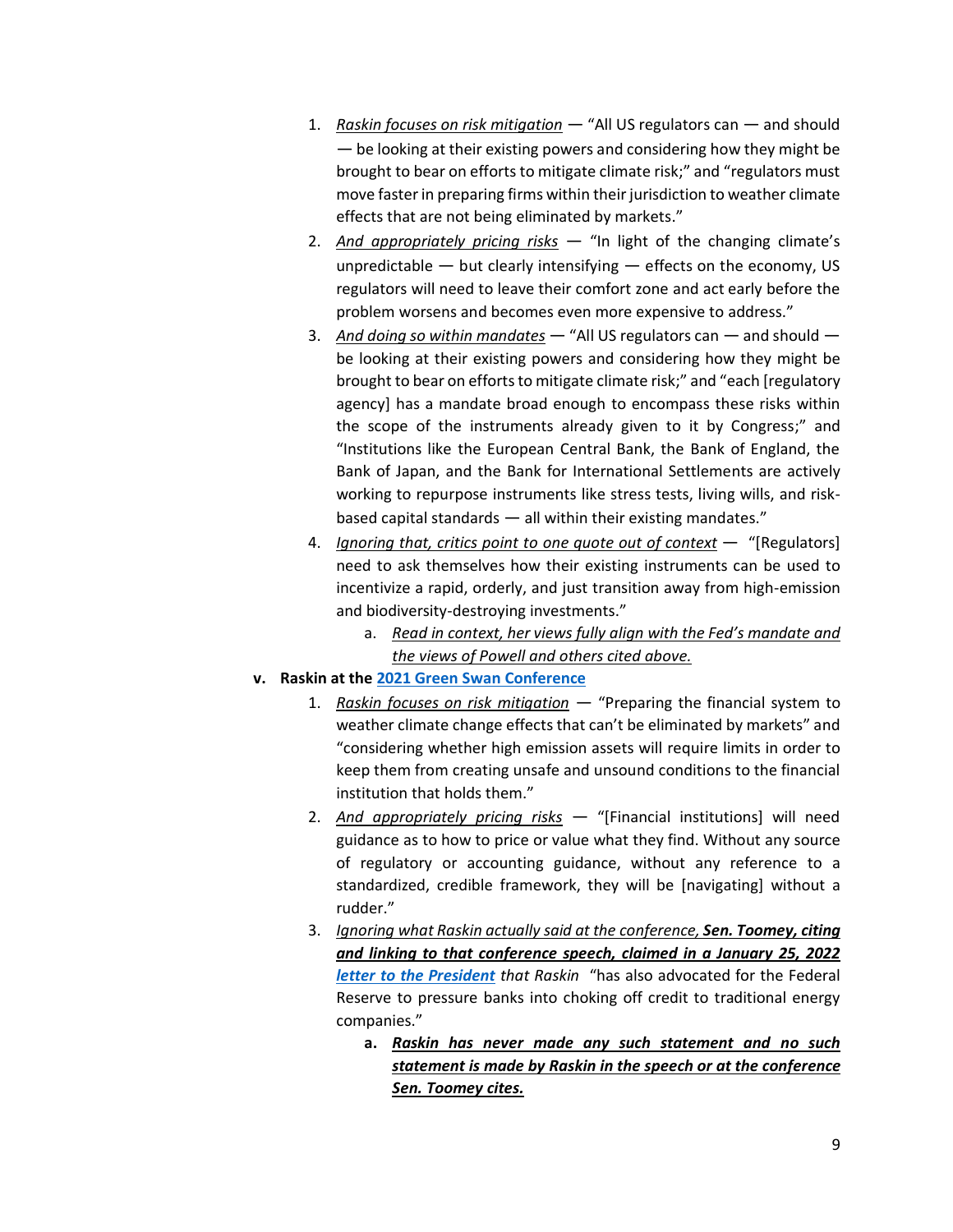### i. **Thus, Sen. Toomey's statement to the President, notwithstanding the citation, is made up.**

- b. Raskin said at the conference the following rather pedestrian observation that "The financial regulators, together with the financial auditors and the standard-setting bodies, need to help the financial firms *mitigate climate-related threats* by stepping forward and incentivizing a rapid, orderly, and just transition away from high emission assets. This they can do in various ways. For example, by considering whether high emission assets will require limits in order to keep them from creating unsafe and unsound conditions to the financial institution that holds them."
	- i. This is a recommendation that is in-line with proposed climate risk management principles by the [OCC](https://www.occ.treas.gov/news-issuances/bulletins/2021/bulletin-2021-62a.pdf) an[d BIS.](https://www.bis.org/bcbs/publ/d530.pdf)
- c. Read in context, her views fully align with the Fed's mandate and *the views of Powell and others cited above.*

#### **d. Baseless Claims re climate-related risks and capital reallocation ʹ monetary policy:**

- i. *Critics baseless claims* (apparently mostly based on [an opinion piece](https://www.nytimes.com/2020/05/28/opinion/fed-fossil-fuels.html) Raskin published in the New York Times in May 2020):
	- 1. [Wall Street Journal Editorial Board:](https://www.wsj.com/articles/biden-plays-capture-the-fed-sarah-bloom-raskin-nominee-11642457683?mod=Searchresults_pos2&page=1) "Ms. Raskin wanted the Fed to exclude fossil-fuel companies from [the Federal Reserve's emergency lending] facilities . . . This showed colossally bad judgment. The crisis of the hour was Covid and a potential depression, not climate. Yet at that perilous moment Ms. Raskin was urging the Fed to discriminate against an industry that employed hundreds of thousands of people.<sup>"</sup>
	- 2. [Sen. Toomey:](https://www.banking.senate.gov/newsroom/minority/toomey-statement-on-president-bidens-fed-nominees) "Sarah Bloom Raskin has specifically called for the Fed to pressure banks to choke off credit to traditional energy companies and to exclude those employers from any Fed emergency lending facilities. I have serious concerns that she would abuse the Fed's narrow statutory mandates on monetary policy and banking supervision to have the central bank actively engaged in capital allocation.<sup>"</sup>
		- a. More recently, Sen Toomey has amped up his criticism by [claiming](https://www.banking.senate.gov/imo/media/doc/toomey_to_biden_on_fed_geographic_diversity.pdf) that Raskin has "demonstrated hostility . . . towards a sector that supports employment for millions of Americans," citing the New York Times Op Ed.
	- 3. [Tom Quaadman,](https://www.reuters.com/business/us-chamber-issues-rare-warning-fed-nominee-raskin-citing-oil-gas-views-2022-01-28/) executive vice president of the Chamber of Commerce's Center for Capital Markets Competitiveness: "If you have someone who is coming up for the lead position on safety and soundness regulations, and they actually want to cut off an industry from the banking system, that starts to raise questions."
- ii. But those claims are not true and lack support. Raskin's views were based on *objective criteria* – that providing government assistance to high-risk, high-debt companies is a bad investment for the American taxpayer and the future of the U.S. economy.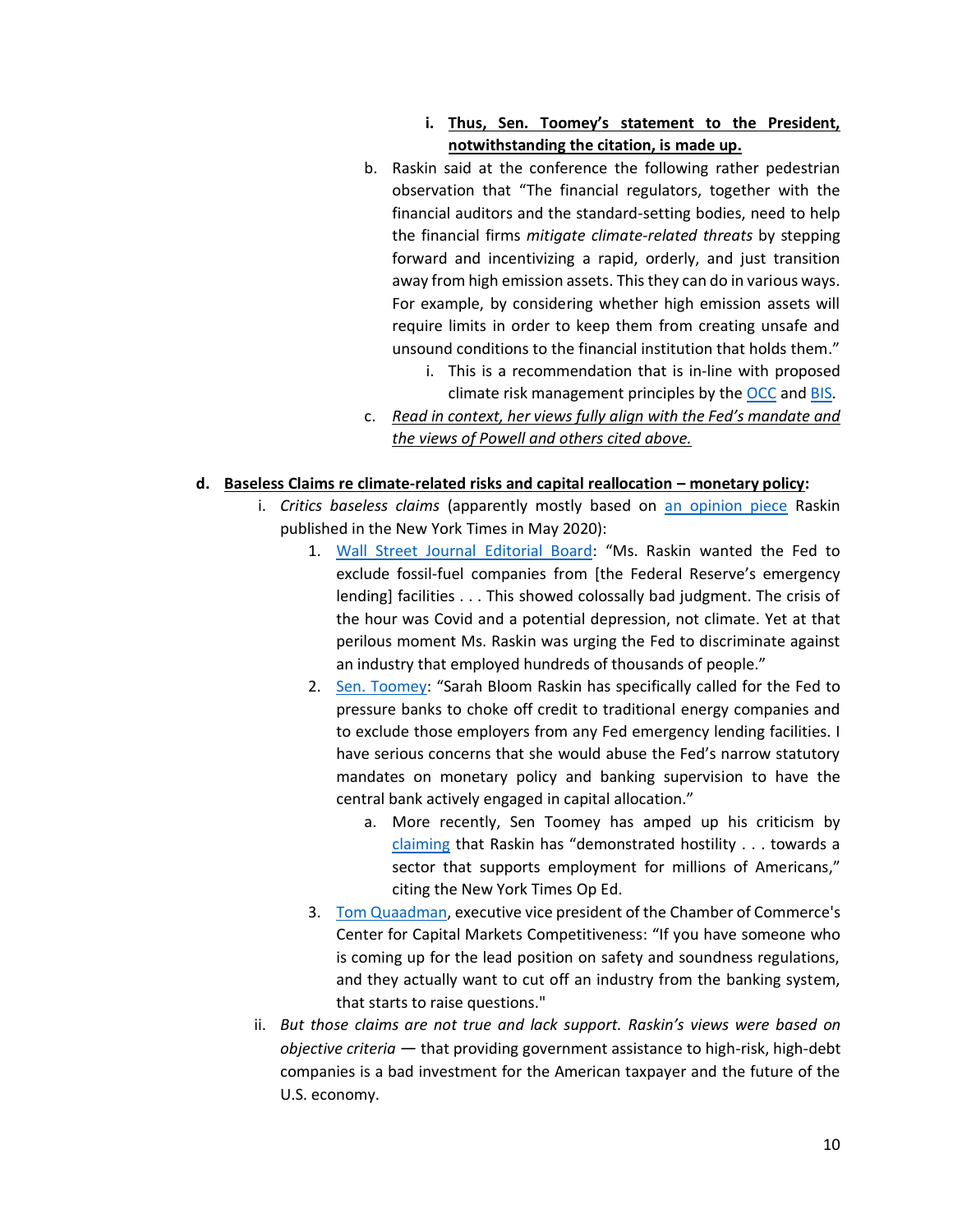- 1. Raskin's focus in the NYT opinion piece was on the risk posed by oil and gas, but her thesis would also include other high-risk, high-debt companies, including so-called "zombie" companies.
- 2. The issue she highlights is whether government support should be used to save companies who have recklessly, irresponsibly, or otherwise put themselves in a precarious financial condition pre-pandemic, as she points out with facts about the poor financial condition of many oil and gas companies:
	- a. "Parts of the [oil and gas] industry are awash in hundreds of billions in risky debt."
	- b. "Among those eligible for government assistance are many fossil fuel companies that were in deep financial trouble *long before* the pandemic began."
- iii. *And Raskin is especially focused on the many high-risk, high-debt companies that would not have been*  $-$  *and should not have been*  $-$  *eligible for assistance without the lobbying that led to modification of the Fed's facilities.* 
	- 1. Such efforts by [Members](https://www.cruz.senate.gov/imo/media/doc/Letters/4.24.2020%20Oil%20Gas%20Fed%20Lending%20Facility%20Letter.pdf) of [Congress](https://senatorkevincramer.app.box.com/s/981sfgn44nmkr8fq5hhf6xryxro6fyvp) and the administration compromised the Fed's independence, politicized the Fed's agenda by "picking winners and losers," and resulted in the Fed allocating capital to companies the Fed otherwise would not have based on its original, objective risk management thresholds.
	- 2. Compounding that, the Fed modified and [expanded the availability](https://www.federalreserve.gov/newsevents/pressreleases/monetary20200430a.htm) of its Main Street Lending Program in response to comments and lobbying by the then-Secretary of the Treasury and the then-Energy Secretary (and former Governor of oil state Texas) in particular, who were reportedly directed by President Trump to get the Fed to support the oil and gas industry, as [reported by Bloomberg:](https://www.bloomberg.com/news/articles/2020-05-12/energy-chief-says-fed-was-asked-to-expand-lending-for-oil-firms)
		- a. "The Trump administration asked the Federal [Reserve](https://www.bloomberg.com/quote/13598Z:US) to modify its Main Street Lending Program to include more mid-size companies in order *to help oil firms cope* with the plunge in crude prices, Energy Secretary Dan Brouillette said. Treasury Secretary Steven Mnuchin 'worked very closely with the Federal  $Reserve.$  *We adjusted the program – the Main Street Lending* **Program** – and made that program available to what we refer to as mid-cap size companies,' Brouillette said Tuesday on [Bloomberg](https://www.bloomberg.com/quote/1520689D:US) TV."
	- 3. The expansion of the facility allowed larger companies and those with higher debt to be eligible than were under the original, non-politically influenced decisions by the Fed.
		- a. "[Energy Secretary] Brouillette said the president directed both him and Mnuchin "to evaluate the programs that were passed by the Congress and ensure that there is access for these energy industries to those programs. And that's what we've done," he said. (From [Bloomberg article\)](https://www.bloomberg.com/news/articles/2020-05-12/energy-chief-says-fed-was-asked-to-expand-lending-for-oil-firms)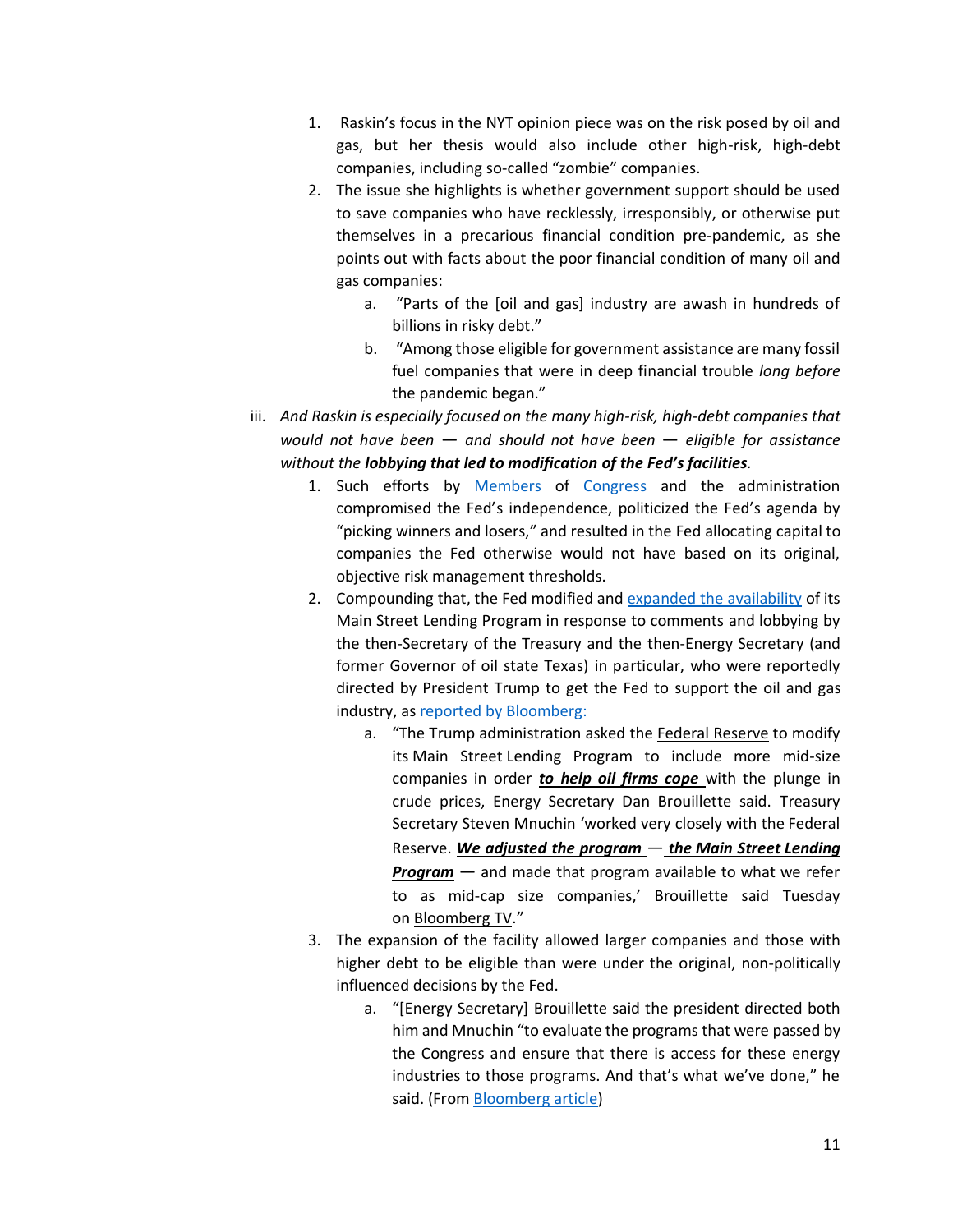- b. Put differently, they put political pressure on the Fed to change the design of the programs to include politically favored industries  $-$  *that* is "picking winners and losers" and "politicizing the allocation of capital."
- 4. As stated by Raskin in her [NYT opinion piece,](https://www.nytimes.com/2020/05/28/opinion/fed-fossil-fuels.html) the oil, gas, and coal company "[allies](https://www.cruz.senate.gov/imo/media/doc/Letters/4.24.2020%20Oil%20Gas%20Fed%20Lending%20Facility%20Letter.pdf) in [Congress](https://senatorkevincramer.app.box.com/s/981sfgn44nmkr8fq5hhf6xryxro6fyvp) and the administration have lobbied for changes to several of the Fed's lending programs, including relaxing the Main Street [Lending Program.](https://www.bloomberg.com/news/articles/2020-05-12/energy-chief-says-fed-was-asked-to-expand-lending-for-oil-firms)"
	- a. From the perspective of the Fed's mandates (risk, safety and soundness, and financial stability), this was unwise and unwarranted if not reckless.
	- b. From the perspective of the Fed's independence, this was an egregious violation of historic norms and practices, if not the law itself.
	- c. From the perspective that the Fed is supposed to be largely insulated from politics, this was unquestionably politicizing the Fed and forcing the Fed to pick winners and losers based on political choices and pressure.
- 5. In addition to seeking special favorable treatment, it is important to recognize that the oil and gas industry and their allies are in effect trying to pressure the Fed into *ignoring* known and widely recognized risks associated with climate. That violates the Fed's mandates to identify and mitigate risks regardless of origin. There should be no special interest industry carve out from the Fed's mandates due to political pressure.
	- a. A politically motivated risk prohibition also risks repeating a prior catastrophic political prohibition on financial regulators (including the Fed) from considering specific risks:
		- i. Politicians in 2000 enacted a law that de facto prohibited financial regulators from addressing the substantially growing and increasingly interconnected risks from derivatives.
			- 1. The result of that political interference with risk identification, analysis, and mitigation contributed significantly to the 2008 Global Financial Crisis and the trillions of dollars in bailouts and devastating losses to American families across the country.
			- 2. That's why risk identification and mitigation are assigned to the Fed and other financial regulators  $-$  it is supposed to be based on data and analysis, *not lobbying and political considerations*.